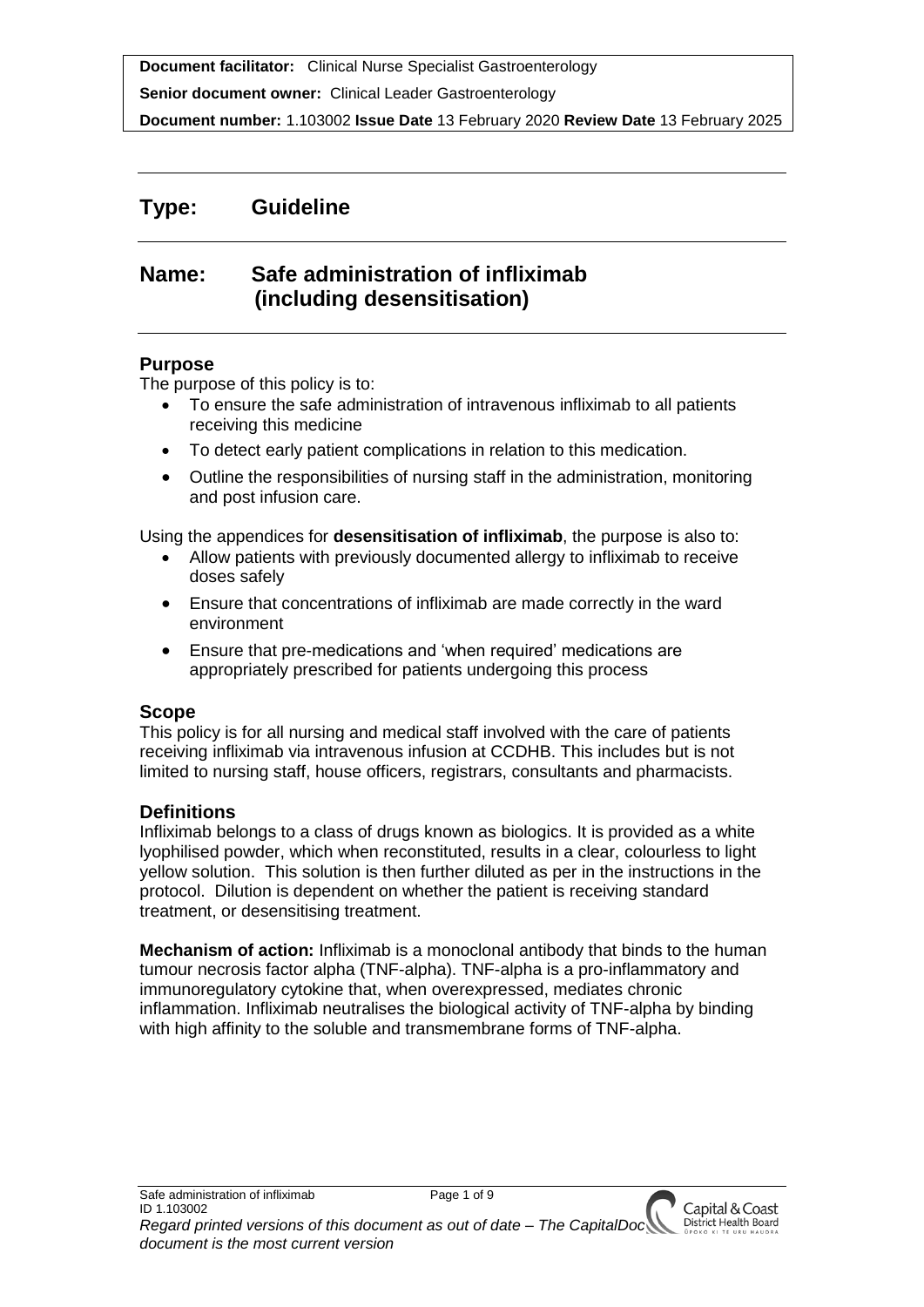**Senior document owner:** Clinical Leader Gastroenterology

**Document number:** 1.103002 **Issue Date** 13 February 2020 **Review Date** 13 February 2025

# **Indications include but are not limited to:**

- Crohn's Disease
- Ulcerative Colitis
- Rheumatoid Arthritis
- Ankylosing Spondylitis
- Psoriatic Arthritis
- Psoriasis
- **Sarcoidosis**
- Behcet's Disease
- Ocular inflammation

# **Infusion Reactions**

Reactions during infliximab infusion and hypersensitivity reactions after infusion are uncommon. Infusion reactions are most likely to occur during the first four infusions. Reactions are generally mild and managed by slowing the infusion rate and administering antihistamines and paracetamol (see adverse reaction plan below).

Pre-medications such as paracetamol, antihistamines and hydrocortisone are no longer routinely required as they have not been shown to reduce the incidence of infusion reactions. These medications should be available on the PRN section of the drug chart.

For patients undergoing **desensitisation**, pre-medication is mandatory (see Appendix 1).

Delayed hypersensitivity reaction can occur 3-12 days after re-treatment with infliximab following a break in treatment and consist of myalgia/arthralgia, fever and/or rash. Pruritus, facial/hand/lip oedema, dysphagia, urticaria, sore throat and/or headache can also occur. In the event of a delayed hypersensitivity reaction the patient should be advised to seek medical help.

# **Adverse effects include but are not limited to:**

- headache, vertigo and dizziness
- viral infection
- serum-sickness like reaction
- throat irritation
- flushing
- rash/urticaria
- hypertension
- pyrexia
- nausea, abdominal pain, dyspepsia
- abnormal hepatic function

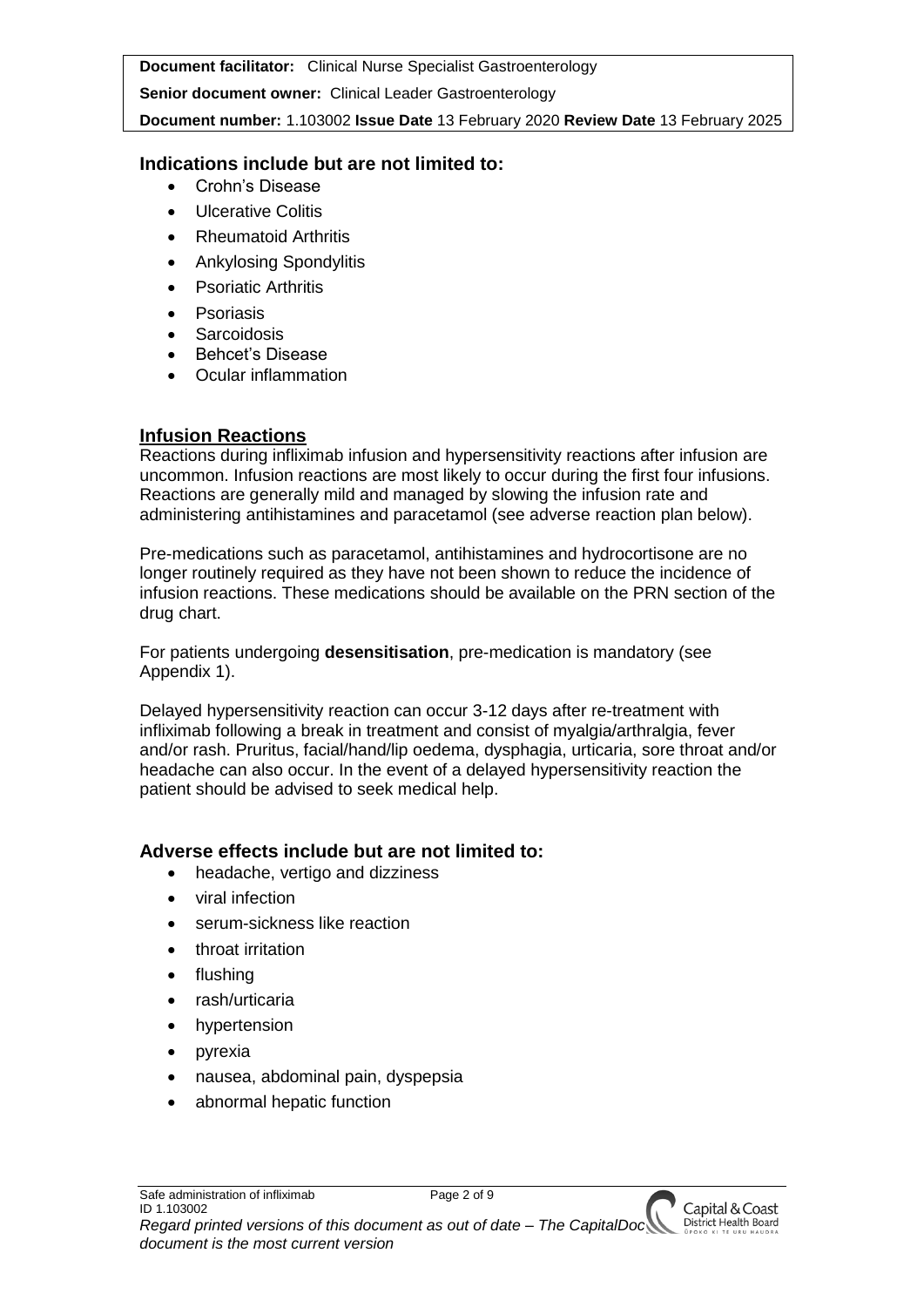**Senior document owner:** Clinical Leader Gastroenterology

**Document number:** 1.103002 **Issue Date** 13 February 2020 **Review Date** 13 February 2025

### **Adverse reaction plan**

| Reaction                  | Symptoms, signs          | Management                               |
|---------------------------|--------------------------|------------------------------------------|
| Mild                      | Rash, urticaria          | Slow/stop infusion for 10 minutes        |
|                           |                          | Administer paracetamol and               |
|                           |                          | antihistamine                            |
|                           |                          | Restart infusion at 50% of baseline rate |
| Severe                    | Hypotension,             | Stop infusion                            |
| As per EWS: a score of 3- | bradycardia, respiratory | Administer antihistamine,                |
| 5 or one score of 3       | compromise               | hydrocortisone and oxygen                |
|                           |                          | Request medical review                   |

## **Pre-infusion assessment**

This is ultimately the responsibility of the medical practitioner who has applied for infliximab but should be confirmed by the prescriber if that is not the same person.

Infliximab usually requires a special authority. Prescribers should consult the Pharmac website for details. (NB in some cases infliximab may be supplied via a NPPA or compassionate supply).

All patients prescribed infliximab need to have:

- negative pre-screening blood tests for chronic infection
	- $\circ$  There is regional variation but at a minimum this should include Quantiferon TB; Hepatitis B, Hepatitis C, and HIV serology
- chest x-ray completed and cleared (infliximab is contra-indicated in patients with TB)
- weight recorded and the dose calculated correctly based on this weight
	- PRN medications charted for use in the event of an infusion reaction
		- o Paracetamol 1g po, Loratadine 10mg po, Hydrocortisone 100mg IV
- patient consent form signed
- contraindications to infliximab have been excluded including:
	- o active opportunistic infection, sepsis or abscess
	- o moderate or severe heart failure (NYHA class III/IV)
	- o previous hypersensitivity to infliximab
	- $\circ$  live vaccine within the last 6 weeks

# **Preparation of Infliximab for standard infusion**

*NB. For patients undergoing desensitisation of infliximab, DO NOT use these instructions. Please refer to the appendices at the end of this guideline instead.*

### **All administration of infliximab should comply with the CCDHB Protocol**

[Intravenous \(IV\) therapies administration and management](http://silentone/content/capitalDoc/130_IV_Therapies/Policies/000000000190/__file__/000000000190.pdf) available on Capital **Docs**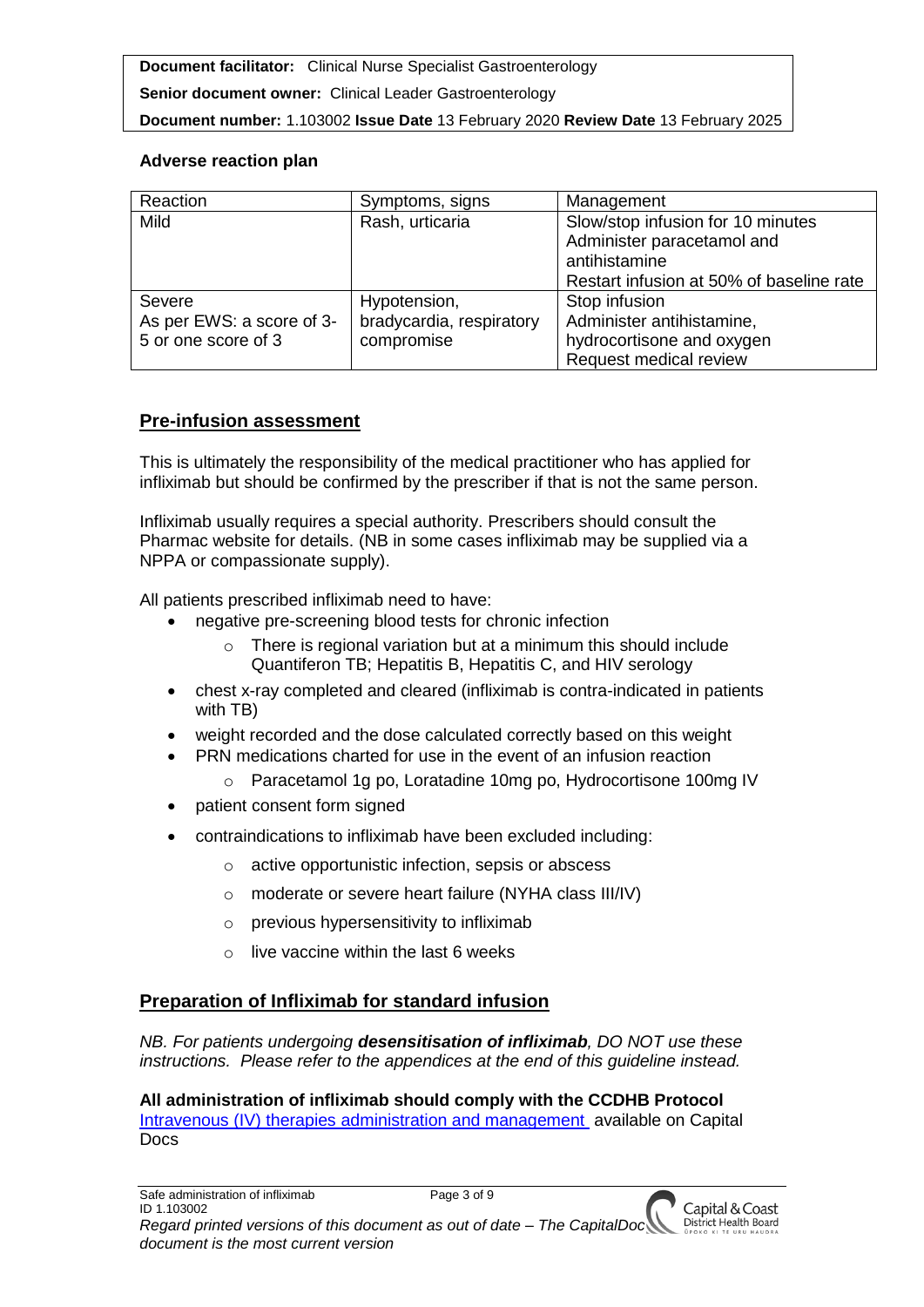**Senior document owner:** Clinical Leader Gastroenterology

**Document number:** 1.103002 **Issue Date** 13 February 2020 **Review Date** 13 February 2025

- Read through patient referral and check weight of patient
- Read guideline for the administration of infliximab
- Check prescription on drug chart includes patient's name, date, route, drug name, drug dose and has been signed
- The patient's weight has been recorded and the dose has been double checked against the patient's weight
- The number of vials has been correctly calculated against prescribed dose (each  $vial = 100ma$

#### o **NB: the dose should be rounded to the nearest 50mg i.e. if the weight based dose calculation is 380mg, then 400mg should be administered.**

- Check vital signs and record prior to commencing infusion: blood pressure, heart rate, temperature and respiratory rate
- Obtain IV access and flush with 10ml 0.9% sodium chloride
- Check pre-medicines are charted and infliximab dose is correct. Ensure right patient, right drug, right dose, right time, and right route. Sign and date prescription with a second registered nurse.
- Remove caps from 10 mL water for injection ampoule and infliximab vial(s) and clean rubber stoppers with alcohol wipes
- Reconstitute each 100 mg infliximab vial by injecting 10 mL water for injection into each vial. Direct the stream of water for injection to the side of the vial, not directly on to the powder. Do not use the vial if a vacuum isn't present. Foaming on the solution is not unusual. The concentration of the reconstituted infliximab is 10 mg/mL.
- Remove and dispose of the needle and syringe in compliance with CCDHB protocol
- Swirl gently or slowly roll the infliximab vial (DO NOT SHAKE) in hands or on a smooth surface until the white powder is completely dissolved
- Allow the reconstituted powder to stand for 5 minutes before further manipulation, the liquid should be colourless/light yellow. A few fine particles are not unusual, but do not use if there are large particles, discolouration, or foreign particles
- Clean the port of a 0.9% sodium chloride 250 mL bag. Calculate the total dose volume of infliximab to be added to the bag, and remove the equal amount of 0.9% sodium chloride. Then, aseptically withdraw the infliximab dose from each vial and slowly add to the 250 mL bag.
- Gently rotate the bag to mix the solution (DO NOT SHAKE)
- Prime intravenous giving set. **Use ONLY an infusion set with an inline, sterile, non-pyrogenic, low protein binding filter (pore size 1.2 micron or less).**
- Place an additive label to the bag stating the dose of infliximab (in 250 mL 0.9% sodium chloride) and the time of reconstitution
- Check vital signs as per nursing care plan and inform medical staff if any reaction
- Refer to **'Infusion rate schedule for standard administration of Infliximab'** (below) for infusion rate
- On complete of the infusion, flush the IV cannula and tubing with 10 ml 0.9% sodium chloride
- Remove IV cannula and check and record phlebitis score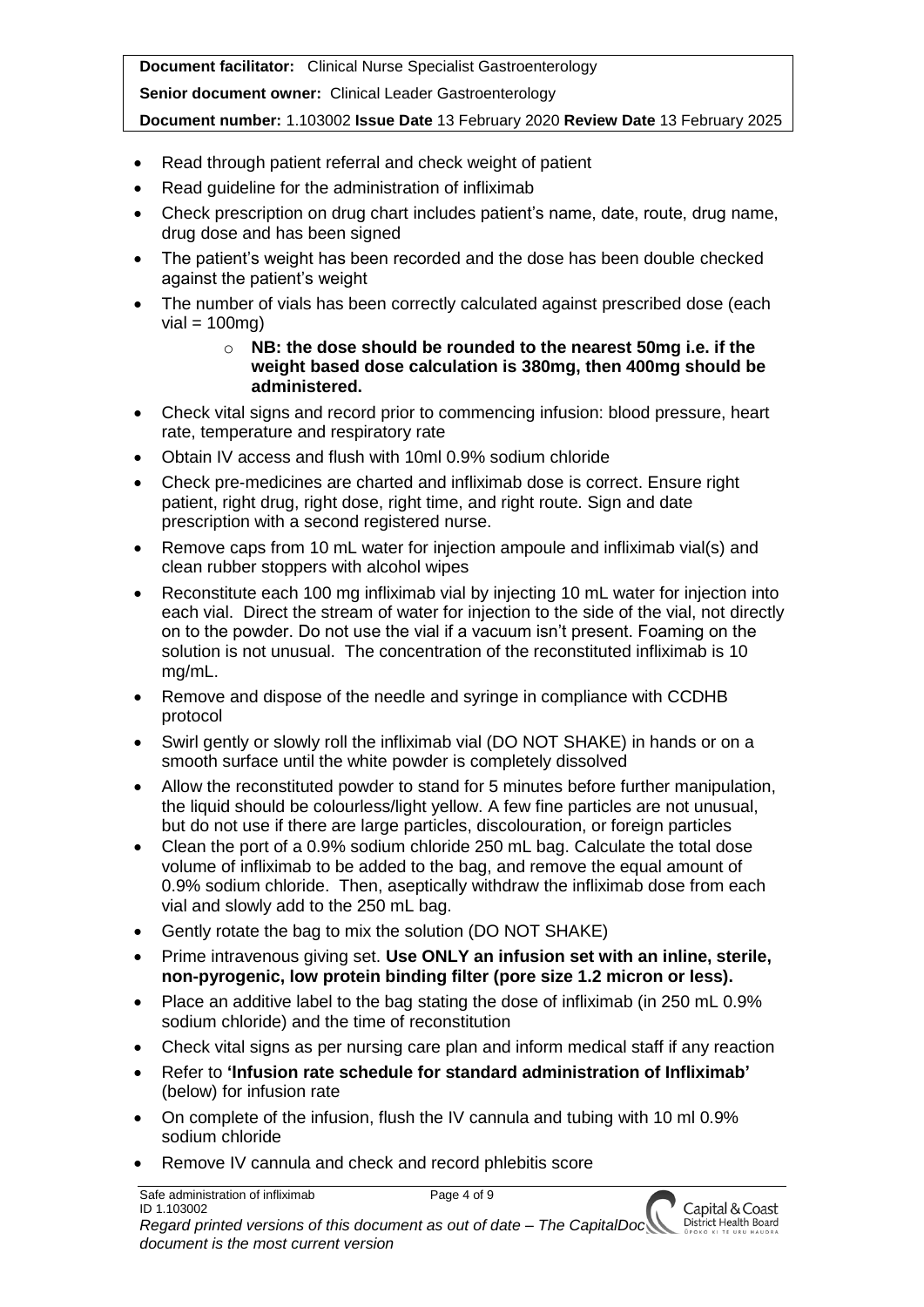**Senior document owner:** Clinical Leader Gastroenterology

**Document number:** 1.103002 **Issue Date** 13 February 2020 **Review Date** 13 February 2025

 Check vital signs post infusion. For doses 1-9, all patients are monitored/observed for at least one hour after the infusion is complete due to the risk of delayed onset allergic reactions

### **Infusion rate for standard administration of Infliximab**

#### **Initial infusion, week two infusion, week six infusion – to be infused over AT LEAST 2 HOURS**

Prescribed dose of infliximab in 250 mL 0.9% sodium chloride, infused as follows:

| Time         | Infusion Rate (mL/hour) |
|--------------|-------------------------|
| T 0 minutes  | 10                      |
| T 15 minutes | 20                      |
| T 30 minutes | 40                      |
| T 45 minutes | 80                      |
| T 60 minutes | 150                     |
| T 90 minutes | 250                     |

For adult patients who have tolerated at least 3 initial 2 hour infusions, subsequent infusions may be given over a period **of at least 1 hour**. This needs to be prescribed as such by the Doctor based on the patient's previous dose history.

Prescribed dose of infliximab in 250 mL 0.9% sodium chloride, infused as follows:

| Time                             | Infusion Rate (mL/hour) | Volume infused (mL) |
|----------------------------------|-------------------------|---------------------|
| $\vert$ T 0 minutes              | 100                     | 25                  |
| $\vert$ T 15 minutes $\vert$ 300 |                         | 225                 |

#### **Other considerations**

| Previous mild reaction,    | 12.5ml over 30mins           |  |
|----------------------------|------------------------------|--|
| increase dose as tolerated | 25ml over 30mins             |  |
| (note this is NOT          | 50ml over 30mins             |  |
| desensitisation)           | Remainder to be infused      |  |
|                            | over 90 mins                 |  |
| >10 weeks since last dose  | Administer as per initial    |  |
|                            | dose                         |  |
| 10mg/kg dose               | Double administration time   |  |
|                            | of previous infusion i.e. if |  |
|                            | previously over 1 hour       |  |
|                            | then administer over 2       |  |
|                            | hours                        |  |

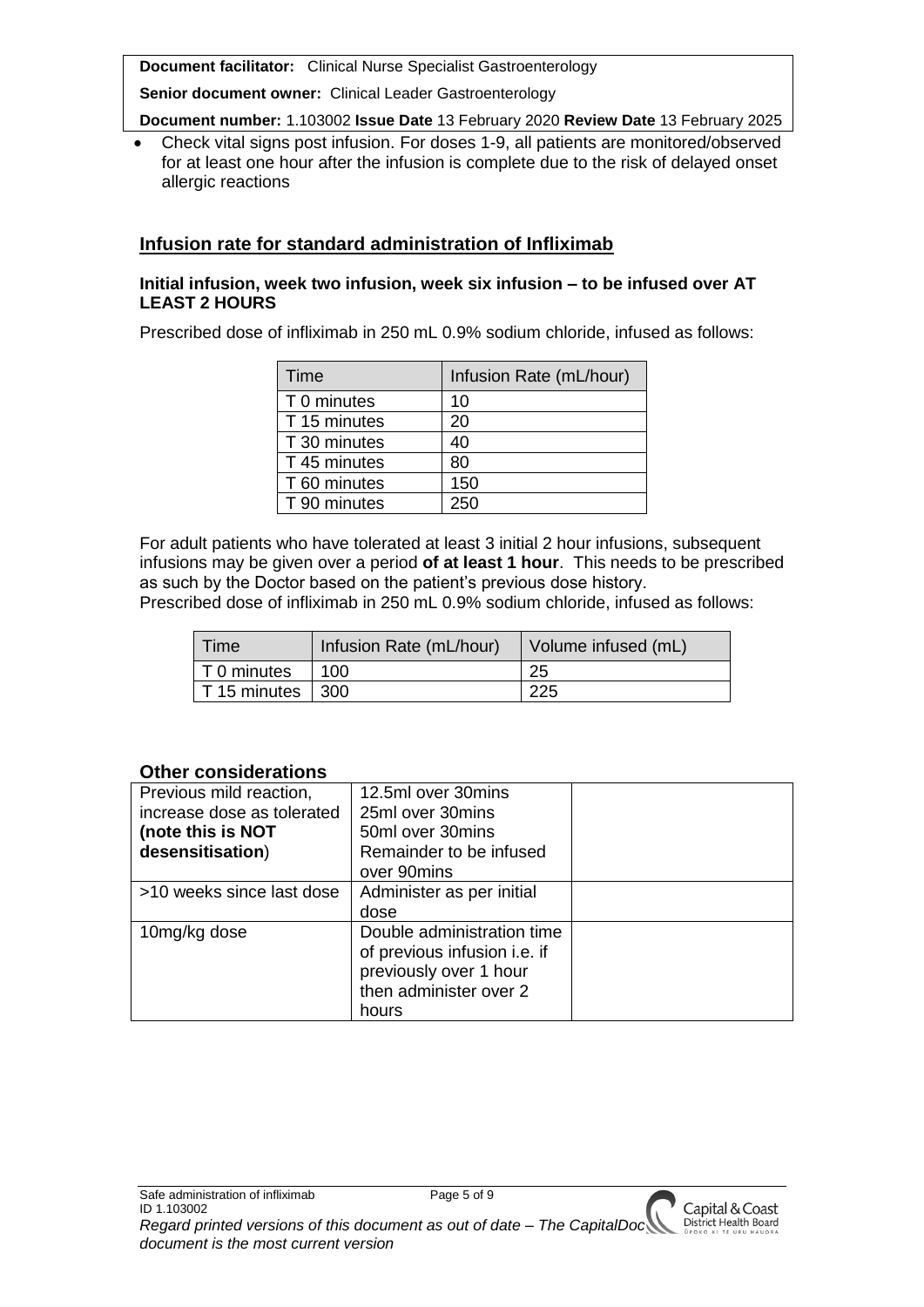**Senior document owner:** Clinical Leader Gastroenterology

**Document number:** 1.103002 **Issue Date** 13 February 2020 **Review Date** 13 February 2025

## **References**

Notes on Injectable Drugs-Adults 7<sup>th</sup> Ed, New Zealand Hospital Pharmacists' Association, Wellington 2015

Janssen-Cilag (New Zealand) Ltd, Remicade® (Infliximab) Powder for Injection Datasheet (dated 20/01/16), accessed via [http://www.medsafe.govt.nz/profs/Datasheet/r/Remicadeinj.pdf 07/17](http://www.medsafe.govt.nz/profs/Datasheet/r/Remicadeinj.pdf%2007/17)

Mourad AA, Boktor MN, Yilmaz-Demirdag Y, Bahna SL, Adverse reactions to infliximab and the outcome of desensitization, *Ann Allergy Asthma Immunol* 2015;115: 143-146

# **Appendix**

Appendix 1: Infliximab Desensitisation Protocol

### **Associated forms**

Infliximab - [2 Stage Infusion Administration Schedule](http://silentone/content/capitalDoc/230_Medicine/Gastroenterology_Upper_GI/Forms/000000103512/__file__/000000103512.pdf) CapitalDocs ID 1.103512

Infliximab - [3 Stage Infusion Administration Schedule](http://silentone/content/capitalDoc/230_Medicine/Gastroenterology_Upper_GI/Forms/000000103513/__file__/000000103513.pdf) CapitalDocs ID 1.103513

*Disclaimer: This document has been developed by Capital & Coast District Health Board (CCDHB) specifically for its own use. Use of this document and any reliance on the information contained therein by any third party is at their own risk and CCDHB assumes no responsibility whatsoever.*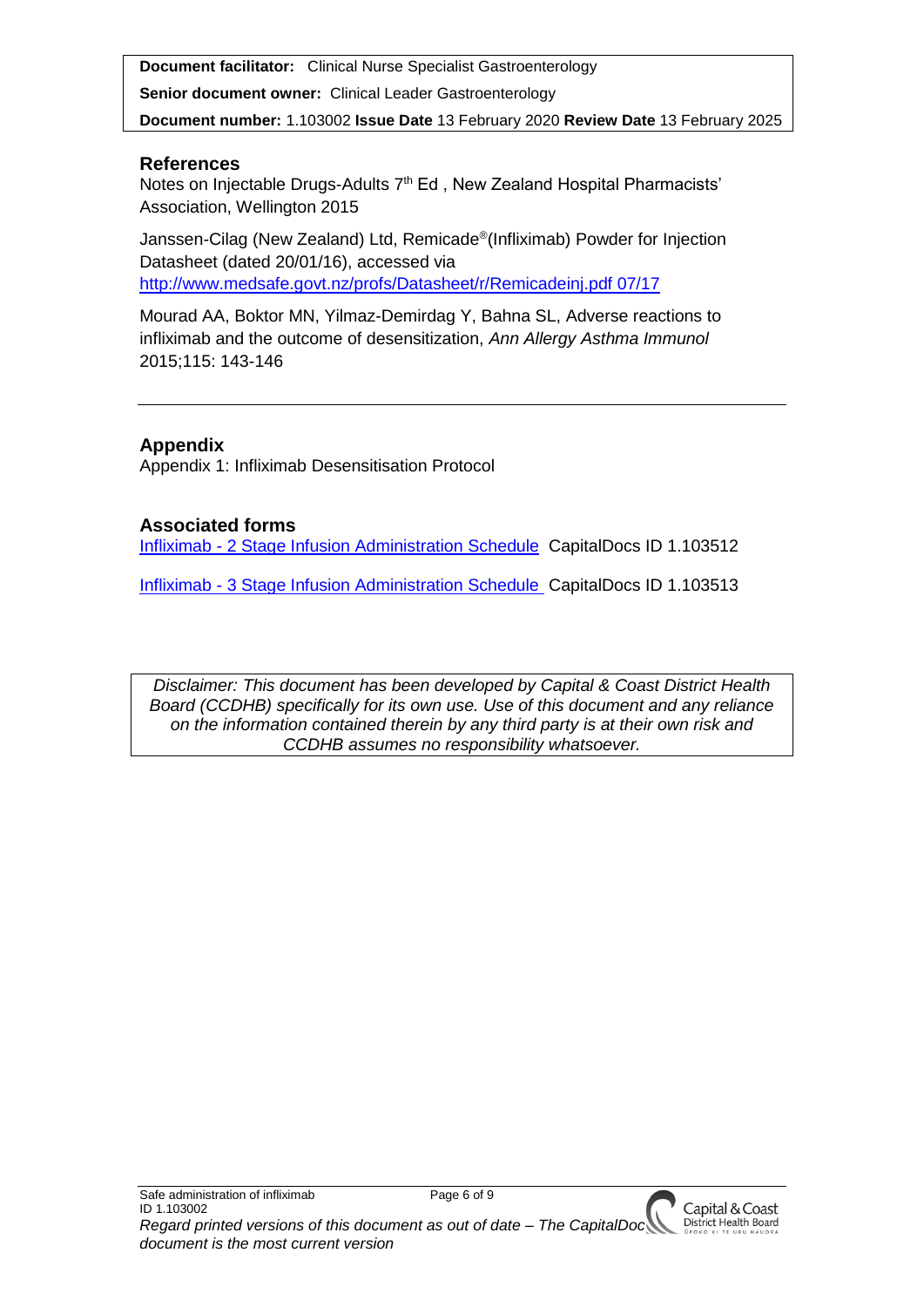**Senior document owner:** Clinical Leader Gastroenterology

**Document number:** 1.103002 **Issue Date** 13 February 2020 **Review Date** 13 February 2025

# **Appendix 1 Infliximab Desensitisation Protocol**

## **Pre-Infusion Instructions for Doctors:**

- 1) Chart infliximab on the patient's medication chart on the once only section. The instruction should read '*As per Desensitisation Protocol'*
- *2) Patient should be specifically consented for desensitisation including the possible risks involved*
- 3) Prescribe loratadine 20mg po for the night before (T -12 hours) and the morning of (T -2 hours) the infusion
- 4) Chart IV hydrocortisone 100 mg on the patient's medication chart on the once only section
- 5) Chart IM adrenaline 0.5mg (0.5mL of 1:1,000) on the patients medication chart on the once only section
- 6) Ensure that nurses are using correct infusion administration schedule: *3 Stage Infusion* or *2 Stage Infusion* (appendix 2a or 2b)
	- **- 3 Stage Infusion is used for patients who are either:**
	- Receiving their first desensitisation of infliximab, OR
	- Receiving subsequent desensitisation of infliximab following an infusion reaction on the previous dose

### - **2 Stage Infusion is used for patients who are:**

- Receiving subsequent desensitisation of infliximab following an incident free previous dose

Sign and date appropriate infusion administration schedule (appendix 2a or 2b) in the top right corner for nurses to use during administration

### **Pre-Infusion Instructions for Nurses**

- 1) This process can only begin once the Doctor has prescribed infliximab on the patient's medication chart and fulfills all of the criteria as listed above
- 2) Ensure that the correct protocol is used for the correct patient
	- **- 3 STAGE INFUSION is used for patients who are either:**
	- Receiving their first desensitisation of infliximab, OR
	- Receiving subsequent desensitisation of infliximab following an allergic reaction on the previous dose

# **- 2 STAGE INFUSION is used for patient who are:**

- Receiving subsequent desensitisation of infliximab following an incident free previous dose
- 3) Reconstitute the infliximab as per the instructions in appendix 1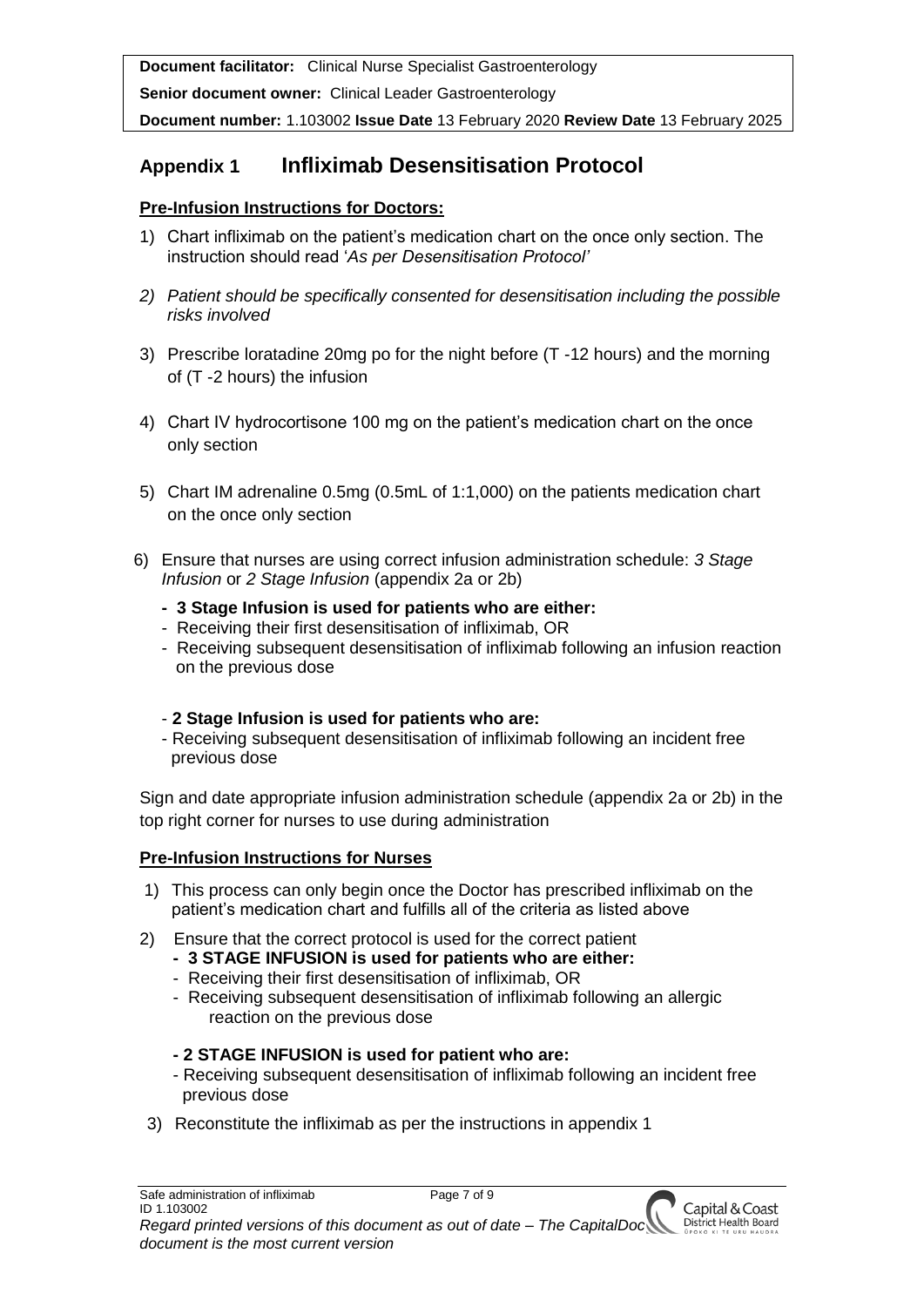**Document facilitator:** Clinical Nurse Specialist Gastroenterology **Senior document owner:** Clinical Leader Gastroenterology **Document number:** 1.103002 **Issue Date** 13 February 2020 **Review Date** 13 February 2025

- 4) Give the patient's prescribed pre-medications as per the chart
- 5) Fill in the start time of the infusion on the infusion administration schedule
- 6) Any queries need to be answered before administration begins, by either the charge nurse manager, the prescribing doctor, or the pharmacist on the ward

### **Additional nursing Instructions for desensitisation:**

- 1. There should be 1:1 nursing support (a special nurse)
- 2. Informed consent should be obtained by the prescribing doctor
- 3. Baseline observations should be made including heart rate, blood pressure, respiratory rate, oxygen saturation, and spirometry if appropriate.
- 4. A 20G or larger intravenous cannula should be inserted.
- 5. The following emergency drugs should be **at the bedside:**
	- a. Loratadine 10mg
	- b. Hydrocortisone 100mg
	- c. Salbutamol 5mg nebule
	- d. 1000mL normal saline
	- e. High flow oxygen
	- f. Adrenaline 0.5mg (=0.5mL of 1:1,000)
- 6. Doses given every 15 minutes
- **7.** Observations to be made **every 30 minutes during procedure and if there is a clinical change.**
- 8. The patient should be observed for at least 2 hours following the last dose, with observations performed hourly.

# **Preparation of Infusion Solutions for Desensitisation**

For patients undergoing their first infusion, it is a three step process – 3 Stage Infusion.

If patients have previously received infliximab via this three stage process and are having subsequent treatments, the first stage can be omitted – 2 Stage Infusion. See below for the infusion schedules.

### **Infusions made on the ward or outpatient clinic areas can only be used for 3 hours after compounding**<sup>1</sup> **.**

**The 1 mg/mL and 0.1 mg/mL infusions can both be prepared immediately prior to the start of the infusion.** 

**The 4 mg/mL solution will need to be prepared whilst the 1 mg/mL infusion is running to ensure stability.**